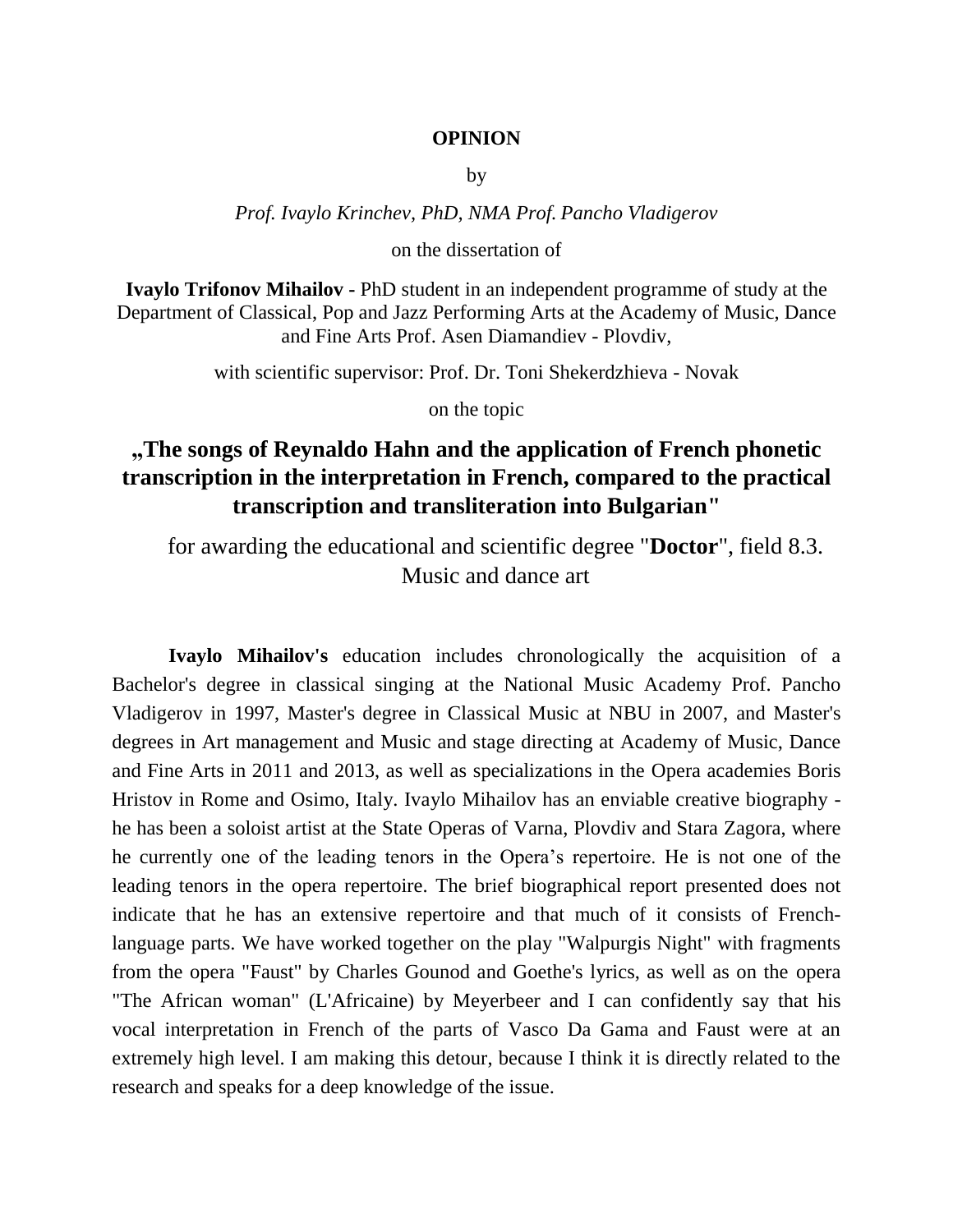The dissertation is structured in an introduction, three chapters, conclusion, appendices, contributions to the research, three publications on the topic and bibliography - 56 Bulgarian and foreign titles and 35 Internet sources. The total volume is 187 pages.

The introduction specifically, precisely and clearly states the reasons for choosing the topic, object, subject and purpose of the study. The research thesis is defined, and the methods and tasks that the dissertation student has set to solve in order to defend it are formulated. *"At the heart of the interaction between music and text in vocal works is not only the semantic but also the sound organization of language." (*p. 9).

The first chapter presents the personality, work and aesthetic views of Reynaldo Hahn, in the context of the Belle Époque, both historically and in interaction with iconic representatives of other arts. Based on numerous scientific sources, the dissertation depicts a clear picture of the spirit of that era, defined as *a complex and multifaceted cultural-historical phenomenon "In the entire work of Reynaldo Hahn one can find the restless, the melancholic, the ironic and the ecstatic and the cool and the distanced aesthetically nostalgic, as well as the intellectual play with tradition*" (p.23). Ivaylo Mihaylov with commendable dedication has made a detailed archival research activity, collecting an impressive amount of information, illustrating in a clear chronological tabular form the songs, song collections and vocal cycles published at different times both individually and in groups by different publishing houses. The trends of development of the various arts have been studied, which influence and form the personality, the musical and professional growth and the views of Reynaldo Hahn on vocal art.

I think that the second chapter of the study "Transcription of the text in vocal interpretation" is extremely valuable because it provides a ready-made algorithm from a vocal point of view for the interpretation of the text in French. It studies in detail the unconditional need for the unity of text and music, as well as the specifics of transcription and transliteration in Bulgarian and phonetic transcription in French. Special attention is paid to the technology of phonetic transcription in the interpretation in French, the types of French vowels and consonants, the compulsory, desirable and forbidden liaisons are studied and presented in examples and tables. As the author notes *"the lexical word in French has no phonetic autonomy… Often a word that ends with a spoken consonant happens to be in the rhythmic group before another word beginning with a vowel or mute h …. – a concordant liaison,* and the difference respectively compared to *the vocal*